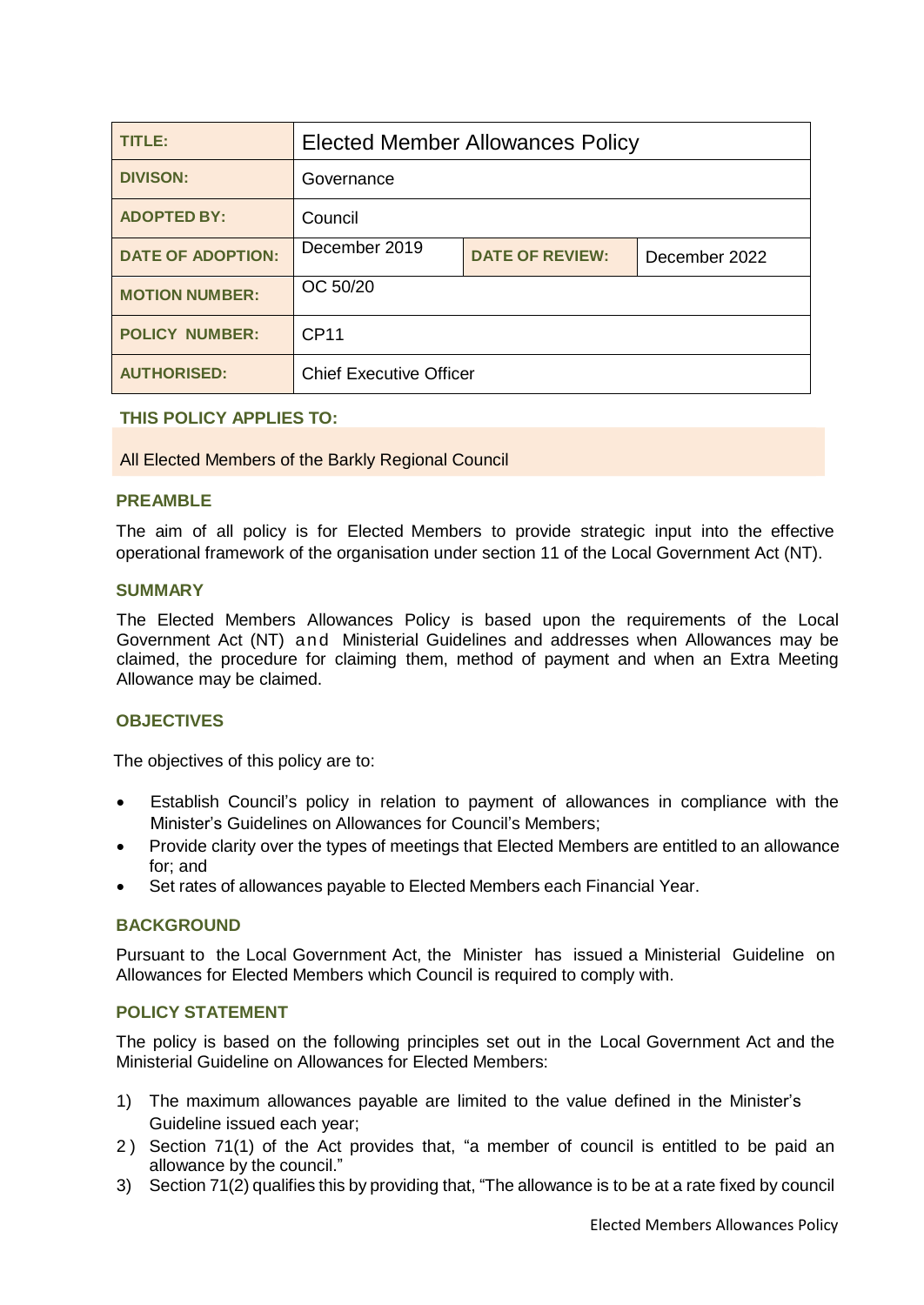(subject to guidelines issued by the Minister) for the relevant financial year";

- 4) Section 71(5) of the Act states that "Allowances are to be paid as determined by the Council but are not to be paid in advance"; and
- 5) The Minister's Guidelines established a requirement for Council to have a policy in relation to payment of certain allowances;
- 6) Barkly Regional Council pay allowances to Elected Members in line with the Minister's Guidelines and this policy;
- 7) A copy of the rates of allowances set by Council for 2019-2020 is included below; and
- 8) Pursuant to Section 71 and 72 of the *Local Government Act* and the Ministerial Guidelines, this policy establishes the Allowances to be paid to Elected Members.

# **PROCEDURE:**

### *Base Allowance and Electoral Allowance*

The Minister's Guidelines details the maximum amounts claimable for each financial year which are to be paid by the Council. The base and electoral allowances cover:

- 1) Agenda study and meeting preparation;
- 2) Attendance at regular Council meetings;
- 3) Attendance at social functions as a Council Representative;
- 4) Constituency responsibilities; and
- 5) Council representation outside the Local Authority area, including delegations interstate and overseas, unless such representation has extra meeting approval.

The monthly allowance is to be  $1/12<sup>th</sup>$  of the total annual allowance paid in arrears.

### *Extra Meeting Allowance*

Section 2 of the Ministerial Guideline 2 states as follows:

- 1) For a principal member, deputy principal member and acting principal member, this allowance is not paid separately. It is provided for and included in the base allowance.
- 2) For other Elected Members, this allowance is paid only after an approved claim has been made.
- 3) In accordance with Section 2(1) of the Ministerial Guideline 2, Council has determined only the following meetings will attract the allowance:
	- (a) Council Committee Meetings;
	- (b) Special Meetings of Council and Special Meetings of Council Committees;
	- (c) Council workshops or briefings;
	- (d) Barkly Regional Deal Governance and Working Groups;
	- (e) Meetings of external agencies or organisations to which Council has formally appointed a council member to represent the Council or a member nominated through or with the Local Government Association of the Northern Territory as a representative (where a meeting allowance is not paid by that external agency or organisation);
	- (f) Local Authority meetings where the Authority is situated within the Ward represented by the Member;
	- (g) Meetings of the CEO Interview Panel; and
	- (h) Any other meetings where Council has by resolution determined to pay the Allowance.
- 4) An Extra Meeting Allowance may be paid for Professional Development courses/conferences that have approval and are in line with Council Policy. The payment of such allowances will constitute the payment of a "Professional Development Allowance' for the purposes of Ministerial Guideline 2: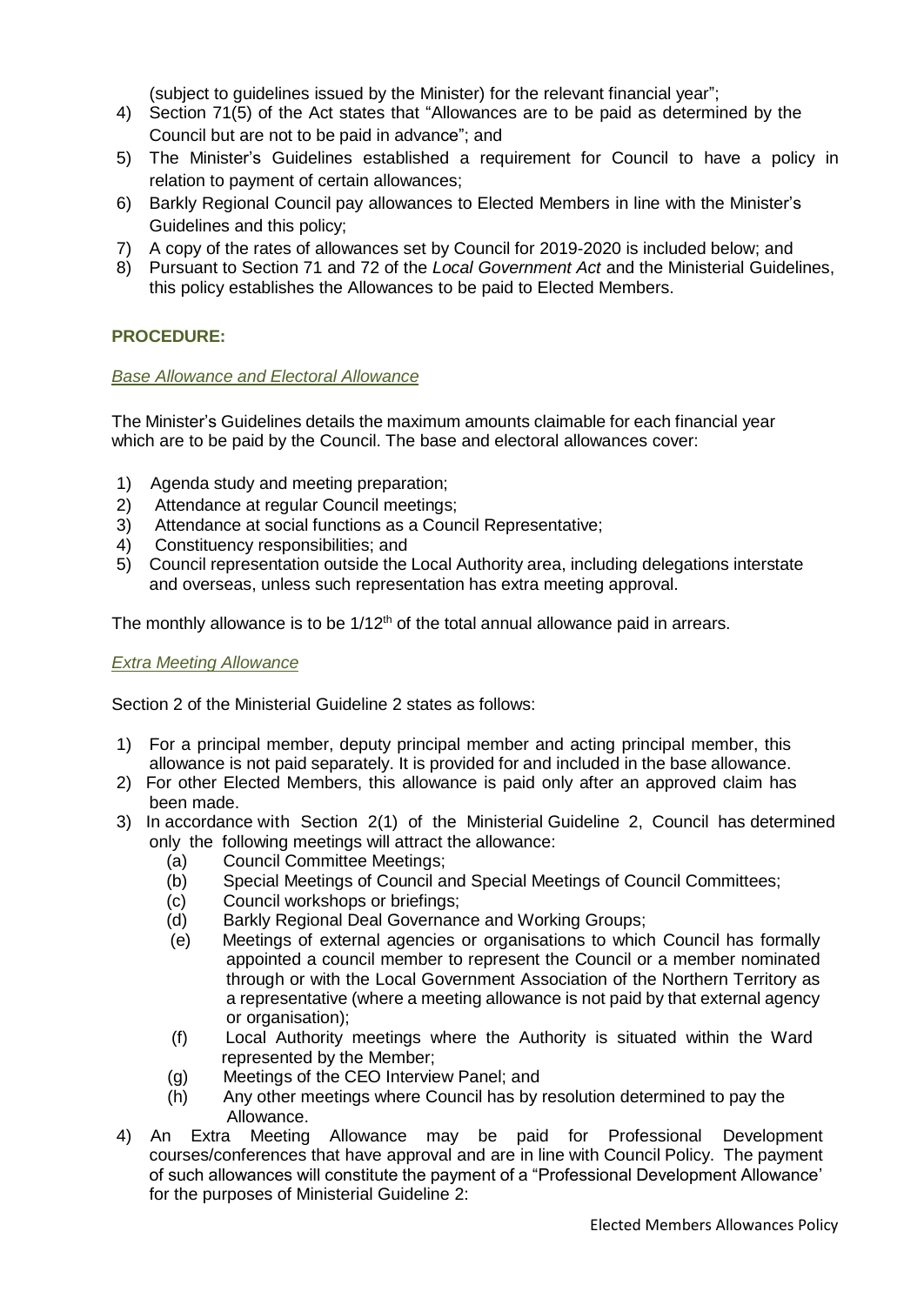- 5) To be eligible for the Allowance the meeting must be a full meeting (the exception being Provisional Council Meetings and Provisional Local Authority Meetings), convened for a period of not less than two hours.
- 6) Only one Extra Meeting Allowance can be claimed in respect to each calendar day.
- 7) For the avoidance of doubt, Council Sub-Committee and Council Working Group meetings do not attract an Extra Meeting Allowance.

The Chief Executive Officer has the absolute discretion to waive the requirements of clause 6) of this section to make extra meeting allowance payments.

Examples of Meetings of Committees that attract an allowance and do not attract an allowance are detailed in Schedule One to this Policy.

The rate for the Extra Meeting allowance is as set out in Schedule Two. The total annual allowance is capped as per the Minister's Guidelines. Schedule Two provides detailed of the maximum amount.

Claims for Extra Meeting Allowance should be made on an approved Elected Member Extra Meeting Allowance Claim form and submitted to the CEO for payment.

#### *Professional Development Allowance*

A Professional Development allowance will be paid to any Elected Member for reimbursement fees paid for courses/conference expenditure, as defined in the Minister's Guidelines, where attendance has been approved by Council.

#### *The Local Government Act Guideline 2 definition:*

An allowance payable to council members to attend appropriate and relevant conferences or training courses which sustain a member's professional competence by keeping the member informed of, and able to comply with, development in professional standards applicable to their role as a council member. Any such course/conference must have approval and be in line with council policy in order to attract this allowance.

- 1) This allowance is available to all Elected Members;
- 2) The professional development allowance may be claimed multiple times each year, but the total value of those claims must not exceed the amount specified in the Guidelines;
- 3) The professional development allowance is to be used to cover the cost of travel to the course/conference, course/conference fees, meals and accommodation for the duration of the course/conference;
- 4) Claims must be made using approved forms;
- 5) Only approved courses/conferences that are in line with council policy attract professional development allowance (payable for each day of attendance).

Pursuant to Section 2 6(e) of the Local Government Act Ministerial Guideline 2, use of the Professional Development Allowance must be:

- 1) Approved by the Chief Executive Officer, prior to attendance at a professional development activity;
- 2) In accordance with Section 71(5) of the Local Government Act, these allowances will not be paid in advance except for course fees, conference registration costs, travel and accommodation which will be paid for by the Council to the provider of the relevant service in advance of attendance at the approved activity; and
- 3) For an approved Course or Conference, requires the completion of relevant forms if claiming an 'Extra Meeting Allowance' during the period of attendance.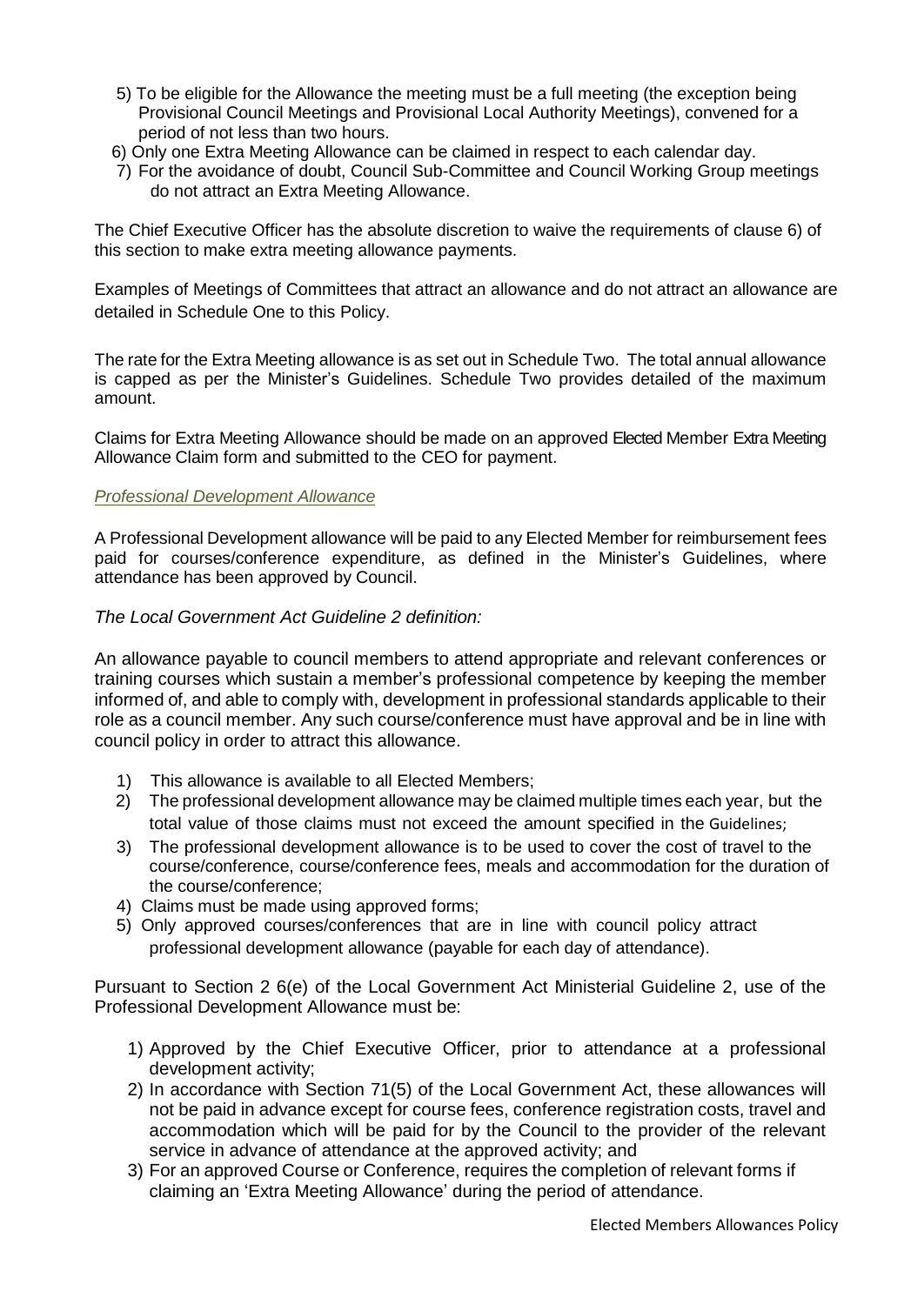The Professional Development Allowance can also be claimed by direct payment by Council to a third body to cover course/conference related expenditure where attendance has been approved by the CEO. The claim for direct payment can be made through councils procurement procedures on authority of the CEO. The total annual claim for Professional Development is capped under Schedule Two.

Elected Members may access the annual Professional Development allocation by completing the appropriate form and submitting to the CEO for approval, prior to any commitments being made.

#### *Approved Courses*

The Chief Executive Officer will approve such applications if the expenditure supports an Elected Member to:

- further his/her knowledge of Local Government;
- undertake courses of study in a discipline that would assist in the performance as an Elected Member; and/or
- attend a course/conference on a topic or function related to Local Government.

The expenses may cover reasonable travel, accommodation, meals, course fees, conference fees and appropriate associated expenses. Reasonable expenses will be determined at the CEO's absolute discretion.

Subject to the expense being approved in advance, payment will be made through the Council's purchasing system direct to the provider of the conference etc. or by the way of reimbursement being claimed by the Member and supported by receipts, tax invoices or other evidence of the expense being incurred.

#### *Travel Expenses*

When Elected Members are required to attend a conference, workshop or seminar organized by the Government authorities such as LGANT for their Annual Conferences, Bi-Annual Meetings, Government Briefings etc., the travel, accommodation and associated travel costs are to be covered at Council's expense prior to approval from the CEO.

In accordance with Section 71(2) and 72(b) of the Local Government Act 2008(As amended), when a Member of Council is required to travel outside the Barkly region to attend Council approved activities, the Council shall meet all reasonable travel, conference, meals and accommodation fees associated with that attendance.

In accordance with Section 7 (4) (d) of the Local Government Act Ministerial Guideline 2, when an Elected Member is required to travel in order to attend an approved activity, the Elected Member may claim an extra meeting allowance for each full day of travel, unless that travel falls on the same day on which the meeting is held.

In this context, a full day of travelling means at least four hours of travelling, which may include time in transit. The Council shall meet the cost of air travel where required for attending a Council Approved Activity.

#### *Flight Tickets*

In normal circumstances the Council will purchase the most economical class of travel ticket available for Elected Members. This might be a discounted ticket or an economy ticket. Business class tickets will not be purchased by Council for Elected Members. Should an Elected Member choose to change or alter bookings for personal reasons, the additional cost of these changes shall be met by the Elected Member.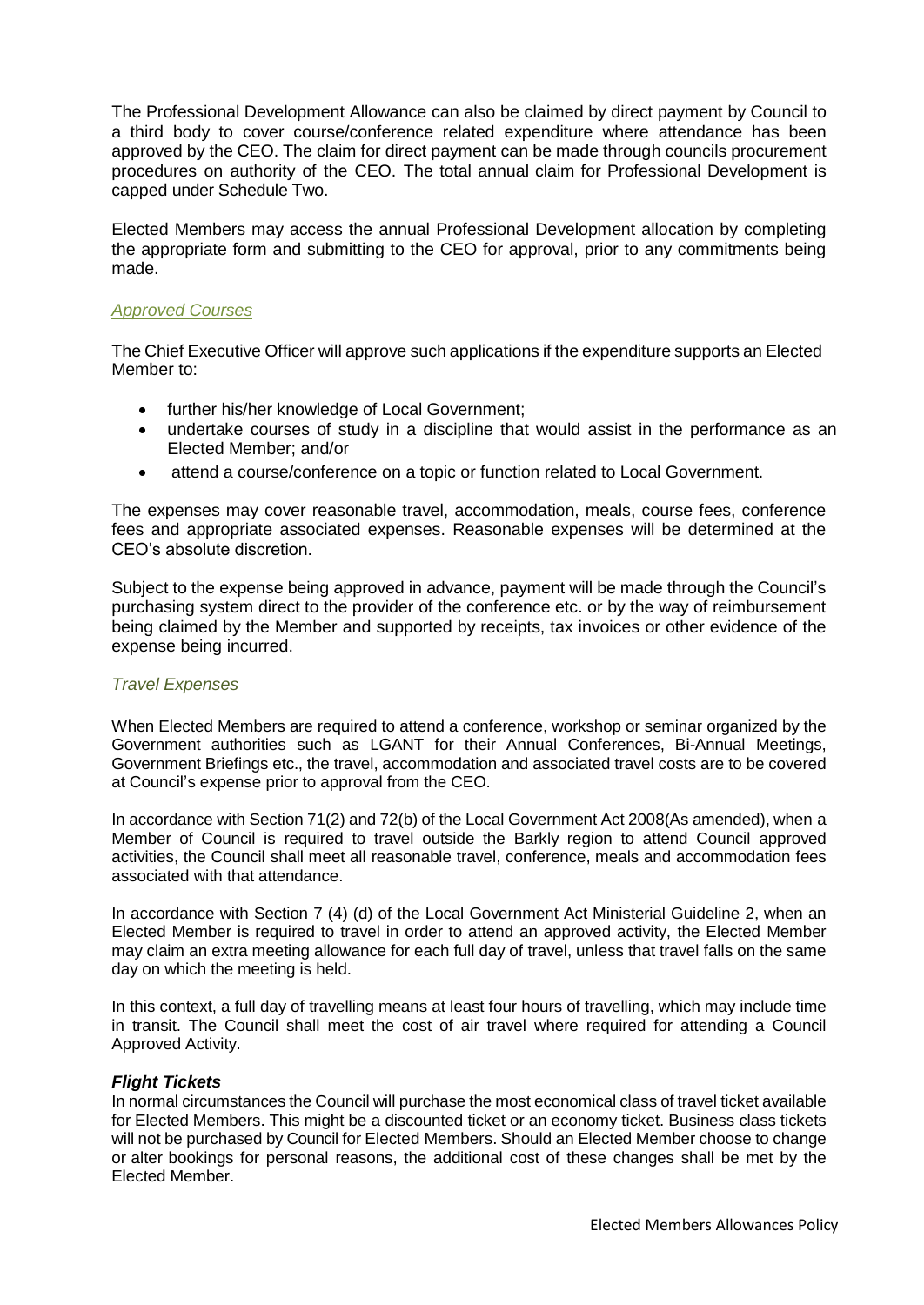Air travel arrangements are generally made through the Council purchasing system and approved travel agent. Reimbursement of travel expenses may be claimed in special circumstances, subject to satisfactory documentation, Example: Tax invoice. The Council allows Elected Members to retain and make personal use of any frequent flyer points earned whilst travelling at Council's expense.

### *Frequency of Payment*

Payment of all approved claims submitted to the CEO will be made within 21 working days. The payments will be in arrears of meetings attended and will be made by electronic funds transfer to the member's nominated bank account.

A remittance will be produced and forwarded to the member detailing the claims that have been included in the payment.

Claims not submitted within three months of the meeting date will be forfeited in line with the Minister's Guidelines.

Elected Members can choose to have some or all of their allowance paid into a superannuation fund.

# **LEGISLATION, TERMINOLOGY AND REFERENCES**

Local Government Act (NT) Ministerial Guideline on Allowances for Council Members

The definitions as contained in the Minister's Guidelines are used for the following:

- Acting Principal Member
- Base Allowance
- Electoral Allowance
- Extra Meeting Allowance
- Ordinary Council Member
- Professional Development Allowance

### **IMPLEMENTATION AND DELEGATION**

The CEO has delegated authority to implement this policy

### **EVALUATION AND REVIEW**

This Policy is to be reviewed annually, and may be reviewed at other times at the discretion of Chief Executive Officer.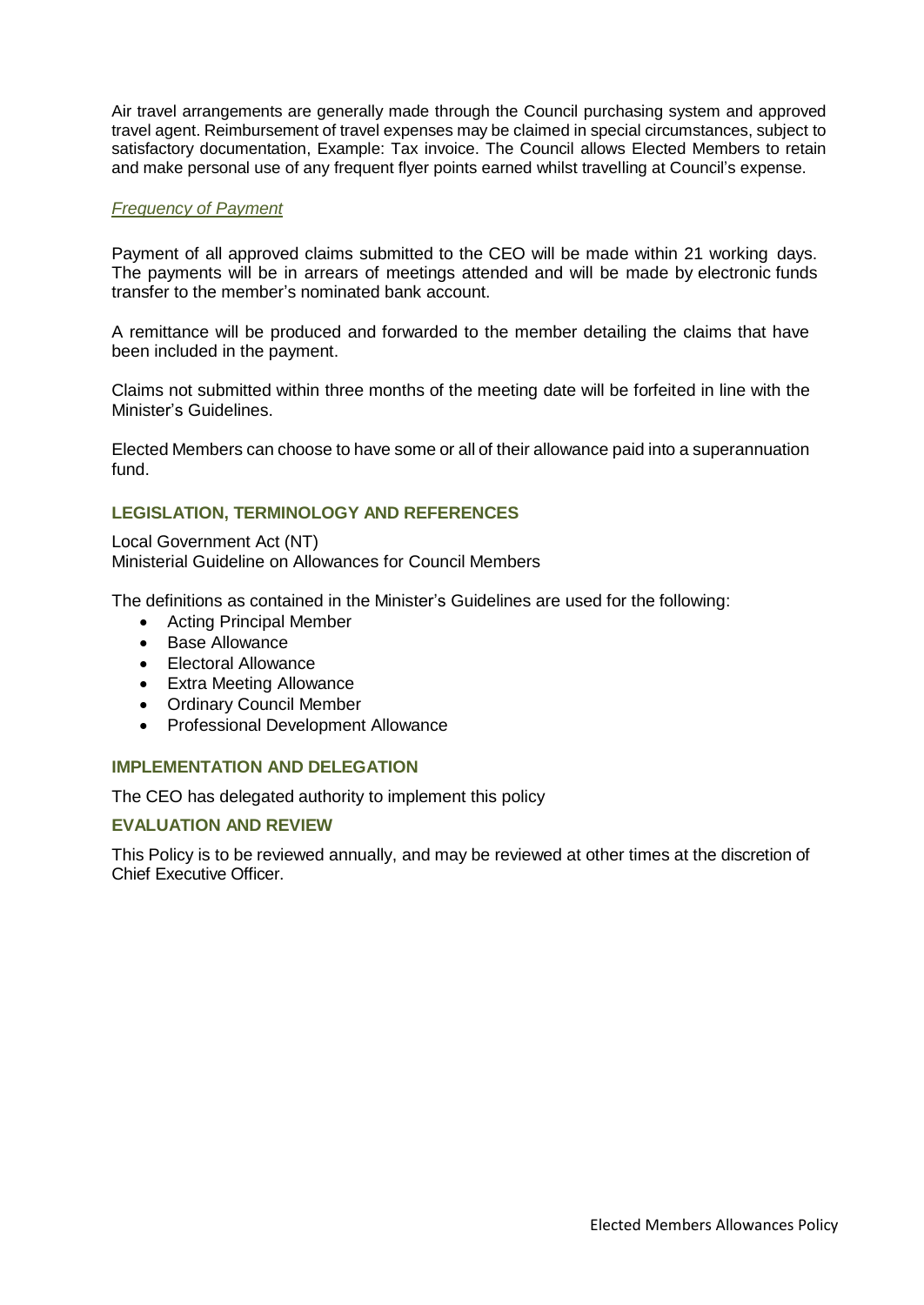# SCHEDULE ONE

# Council Committees

### Paid By Council

Purkiss Reserve Consultative Committee Audit and Risk Committee Cultural Advisory Committee Local Authorities

### Unpaid

Procurement Sub-Committee HR Sub-Committee Friends of the Cemetery Sub-Committee Environmental and Sustainability Sub-Committee Youth Advisory Council Animal Management Working Group Domestic and Family Violence Working Group

# EXTERNAL COMMITTEES

### Paid By Council

Animal Welfare Advisory Committee Regional Deal Backbone and related Working Groups NT Water Safety Committee Local Government Safe Cities Network Regional Development Australia NT Barkly Regional Consumer Advisory Group Barkly Work Camp Community Consultative Committee Beetaloo Region User Panel for the Geological/Bio-Regional Assessment Program

### Travel Paid by External Party – Council Pays Extra Meeting Allowance

NT Place Names Committee NT Tobacco Control Action Committee

### Paid Entirely by External Party

Development Consent Authority Committee

### Unpaid

Tennant Creek Alcohol Reference Group Chamber of Commerce NT Barkly Regional Accommodation Action Group